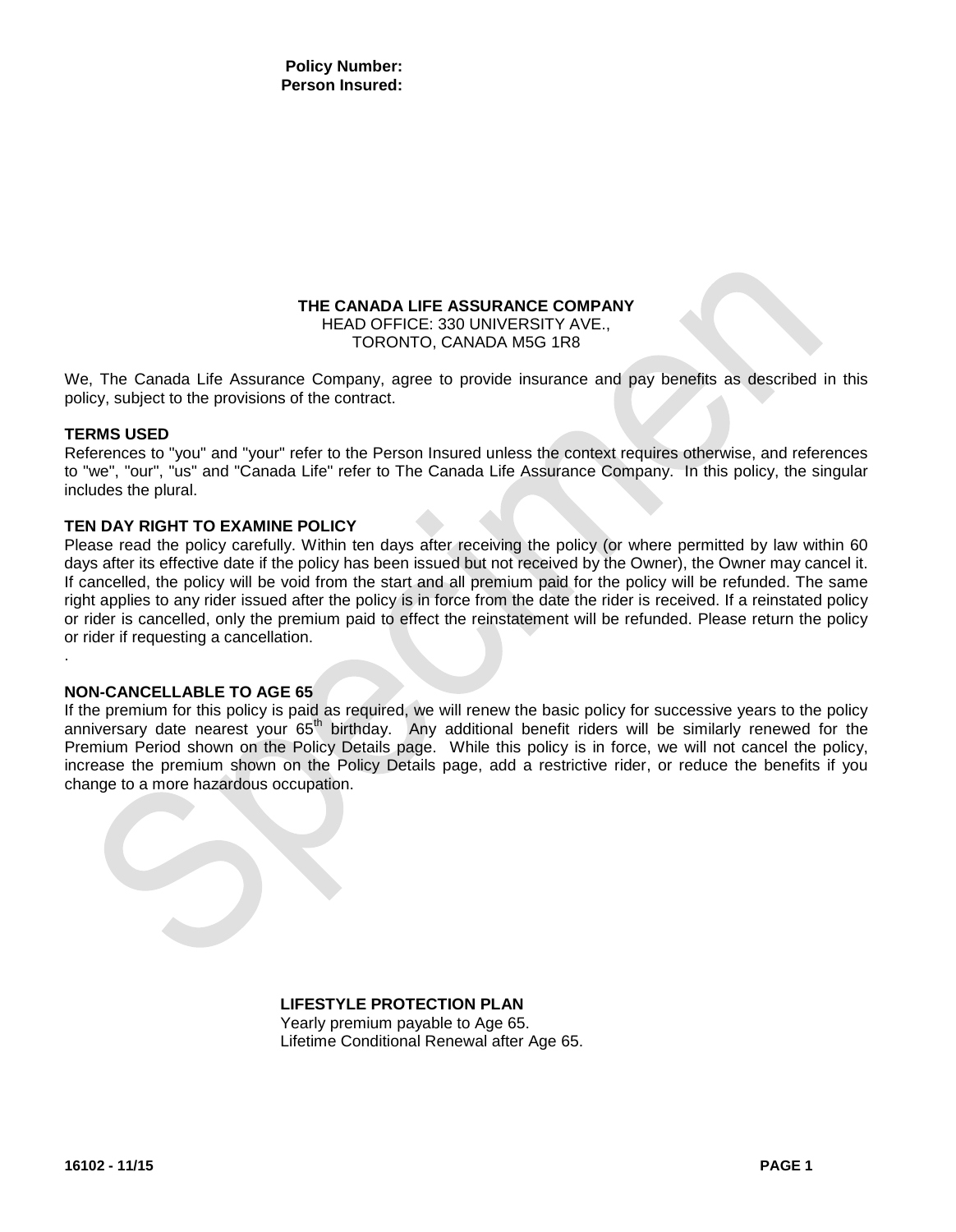| <b>SECTION</b>                                                                                    | <b>PAGE</b>    |
|---------------------------------------------------------------------------------------------------|----------------|
| POLICY DETAILS                                                                                    | 3              |
| <b>DEFINITIONS</b>                                                                                | 5              |
| <b>BENEFITS</b>                                                                                   | $\overline{7}$ |
|                                                                                                   | $\overline{7}$ |
| <b>Waiting Period</b><br><b>Benefit Period</b>                                                    | $\overline{7}$ |
|                                                                                                   | $\overline{7}$ |
| <b>Regular Occupation Period</b>                                                                  | $\overline{7}$ |
| <b>Total Disability and Totally Disabled</b><br>Presumptive Disability and Presumptively Disabled | $\overline{7}$ |
|                                                                                                   |                |
| Catastrophic Disability and Catastrophically Disabled<br><b>Recurrent Disability</b>              | 8              |
| <b>Concurrent Disability</b>                                                                      | 9<br>9         |
|                                                                                                   | 9              |
| <b>Disability Benefit</b>                                                                         | 9              |
| Payment of Disability Benefit<br>Recovery Benefit                                                 | 10             |
| <b>Extension of Benefit</b>                                                                       | 10             |
|                                                                                                   | 10             |
| <b>Transplant Surgery Benefit</b><br>Survivorship Benefit                                         | 10             |
| <b>Waiver of Premium</b>                                                                          | 11             |
| <b>Vocational Training Program</b>                                                                | 11             |
| Exclusions                                                                                        | 11             |
| <b>PREMIUM</b>                                                                                    | 12             |
| Payment of Premium                                                                                | 12             |
| Premium Refund                                                                                    | 12             |
| <b>Additional Fees</b>                                                                            | 12             |
| <b>Grace Period</b>                                                                               | 12             |
| Reinstatement                                                                                     | 12             |
| Non-Cancellable                                                                                   | 13             |
| <b>Conditional Renewal</b>                                                                        | 13             |
| <b>GENERAL PROVISIONS</b>                                                                         | 14             |
| Owner                                                                                             | 14             |
| Assignment                                                                                        | 14             |
| Incontestability                                                                                  | 14             |
| Misstatement of Age                                                                               | 14             |
| Consideration                                                                                     | 14             |
| <b>Currency and Place of Payment</b>                                                              | 14             |
| Conformity with the Law                                                                           | 14             |
| <b>Payment of Benefits</b>                                                                        | 14             |
| STATUTORY CONDITIONS                                                                              | 15             |
| <b>The Contract</b>                                                                               | 15             |
| <b>Waiver and Consent</b>                                                                         | 15             |
| Copy of Application                                                                               | 15             |
| <b>Material Facts</b>                                                                             | 15             |
| Notice and Proof of Claim                                                                         | 15             |
| Failure to Give Notice or Proof                                                                   | 15             |
| Company to Furnish Forms for Proof of Claim                                                       | 15             |
| <b>Rights of Examination</b>                                                                      | 15             |
| When Loss of Time Benefits Payable                                                                | 16             |
| When Money Payable Other Than for Loss of Time                                                    | 16             |
| <b>Limitation of Actions</b>                                                                      | 16             |
|                                                                                                   |                |

ANY ADDITIONAL BENEFITS AND RIDERS ISSUED TOGETHER WITH THIS POLICY ARE INCLUDED AT THE END OF THIS POLICY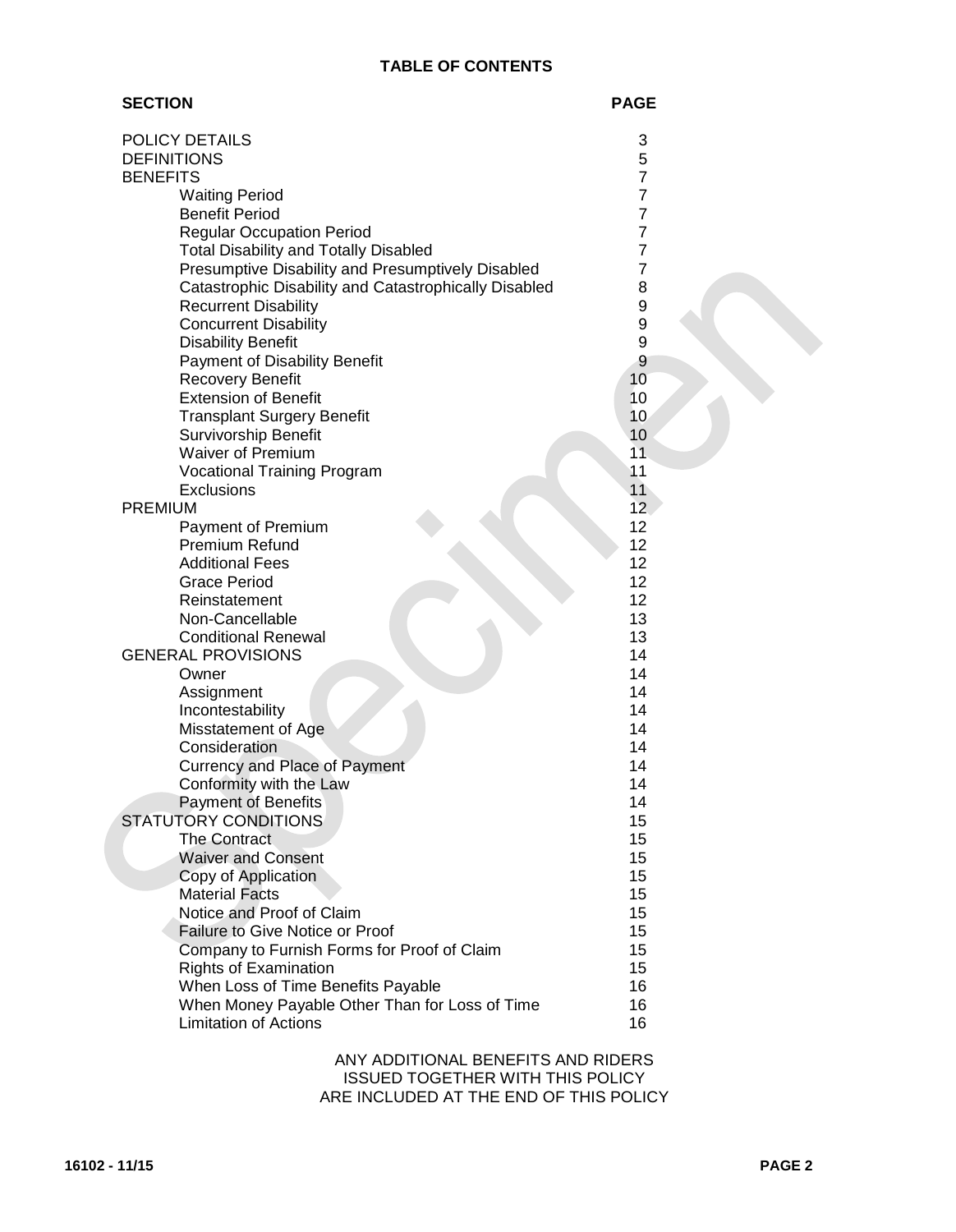#### **DEFINITIONS**

**Armed Forces** Armed Forces means the armed forces of any country, political unit or any group formed to engage in War, including any auxiliary or civilian unit serving with the armed forces.

**Date of Issue** The Date of Issue of this policy is shown on the Policy Details page. The Date of Issue is used in the definition of time periods specified in the Incontestability provision.

- **Disability and Disabled** Disability and Disabled are to be read as a reference to Total Disability if you are Totally Disabled as defined under the Benefits provision.
	- **Doctor** Doctor means a licensed medical doctor, other than you, who gives medical care within the scope of the medical doctor's licensed authority.
	- **Expiry Date** The Expiry Date for this policy is shown on the Policy Details page. The Expiry Date means the policy anniversary nearest your 65<sup>th</sup> birthday.
		- **Full-time** Full-time means you are working at least 30 hours per week at your normal place of business, on a regular basis.
	- **Gainful** Gainful Occupation means any occupation for which you are reasonably fitted by reason **Occupation** of your education, training or experience.
		- **Injury** Injury means accidental bodily injury which occurs on or after the Policy Date and while this policy is in force. The signs and symptoms of the Injury must be assessed and documented by a Doctor and supported by objective medical evidence.
- **Issue Age and** The Issue Age for this policy is shown on the Policy Details page. The Issue Age means **Age** your age on your birthday nearest to the Policy Date. For the purposes of this policy, your Age, at any date, means your age on your birthday nearest to the applicable policy anniversary, where policy anniversaries are determined annually from the Policy Date.

**Loss of** Loss of Independent Existence means a condition that qualifies under the definition of **Independent**  Physical Impairment or Cognitive Impairment below and there is no reasonable chance of **Existence** recovery based on the then current medical practice.

#### **Physical Impairment**

Physical Impairment means you are unable to perform, by yourself, whether with or without the use of any equipment, at least two of the following six activities of daily living.

- a) bathing the ability to wash oneself in a bathtub, shower or by sponge bath;
- b) dressing the ability to put on, remove, fasten and unfasten all necessary clothing, braces, artificial limbs or other surgical appliances;
- c) toileting the ability to get to and from the toilet and complete related personal hygiene;
- d) bladder and bowel continence the ability to manage bowel and bladder functions, with or without any protective undergarments or surgical appliances, so that a reasonable level of hygiene is maintained;
- e) transferring the ability to move into and out of a bed, chair or wheelchair; and
- f) eating the ability to consume food that has already been prepared and made available.

The diagnosis for your condition must be made by a Doctor and accompanied by a current physical assessment from an occupational therapist other than you.

(Continued on the back.)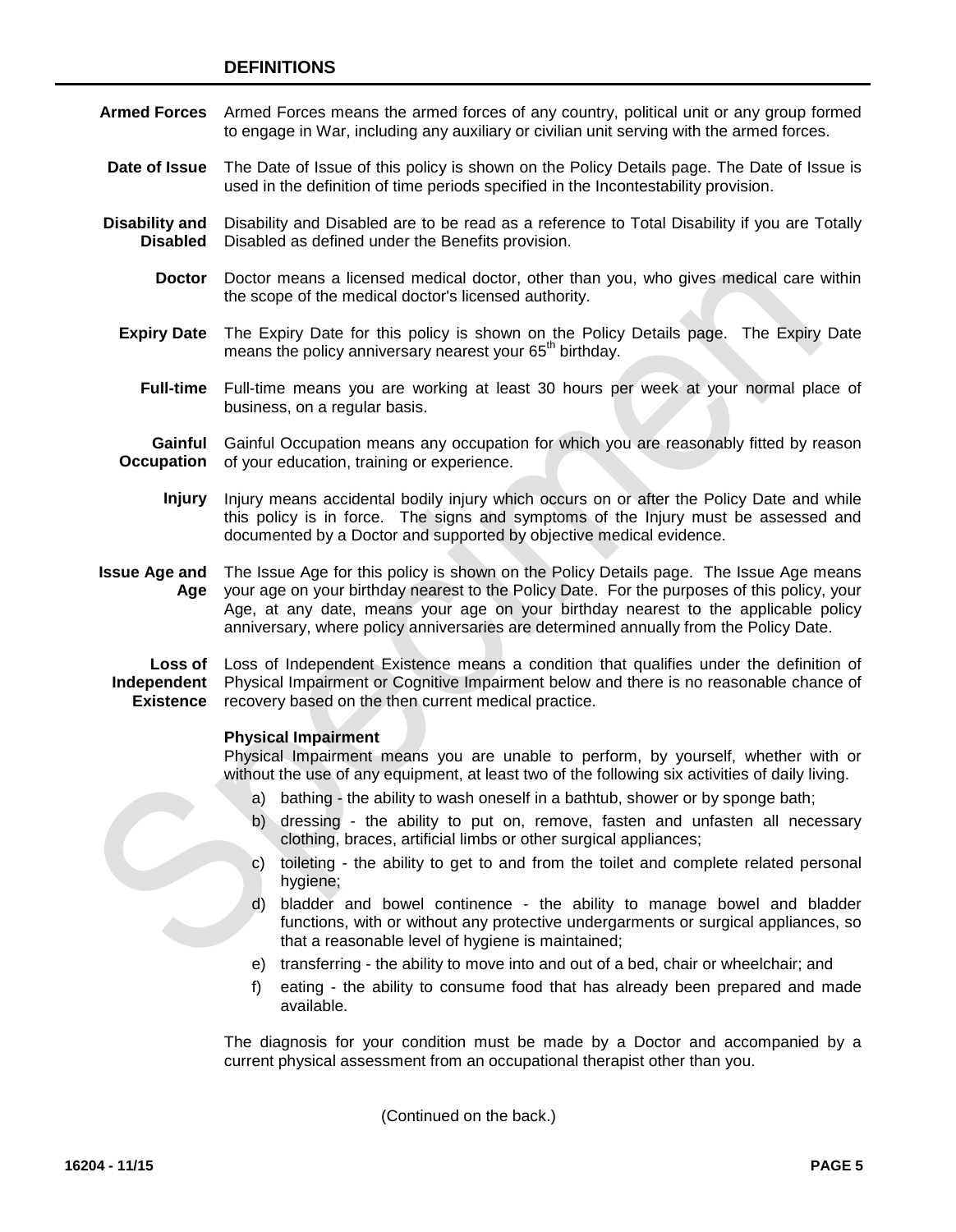| Loss of<br>Independent<br><b>Existence (cont.)</b> | <b>Cognitive Impairment</b><br>Cognitive Impairment means mental deterioration and loss of intellectual ability,<br>evidenced by deterioration in memory, orientation and reasoning, which is measurable by<br>neuro-psychometric methods and results from demonstrable organic cause, and where<br>the severity is such that you are incapable of independent living and require a minimum of<br>8 hours of daily supervision. |
|----------------------------------------------------|---------------------------------------------------------------------------------------------------------------------------------------------------------------------------------------------------------------------------------------------------------------------------------------------------------------------------------------------------------------------------------------------------------------------------------|
|                                                    | For further clarification, any mental or nervous disorder without a demonstrable organic<br>cause, including but not limited to anxiety disorders, mood disorders, sleep disorders, pain<br>disorders, personality disorders and psychotic disorders, does not satisfy the definition of<br>Cognitive Impairment.                                                                                                               |
| <b>Monthly Disability</b><br><b>Benefit</b>        | The Monthly Disability Benefit for this policy is shown on the Policy Details page.<br>The<br>Monthly Disability Benefit is the monthly benefit payable for Total Disability.                                                                                                                                                                                                                                                   |
| <b>Occupation Class</b><br>and Policy Class        | The Occupation Class and the Policy Class for this policy are shown on the Policy Details<br>page. The Occupation Class and the Policy Class are used for underwriting and pricing<br>purposes.                                                                                                                                                                                                                                 |
| Period of<br><b>Disability</b>                     | Period of Disability means a period which starts when you become Disabled and<br>continues as long as you are Disabled without interruption from the same or a related<br>cause, except as provided under the Recurrent Disability and Concurrent Disability<br>provisions of this policy.                                                                                                                                      |
| <b>Policy Date</b>                                 | The Policy Date for this policy means the later of the date shown on the Policy Details<br>page and the date this policy first takes effect as determined by the laws of the jurisdiction<br>that govern the contract. Policy years, months and policy anniversaries are measured<br>from the Policy Date.                                                                                                                      |
| Regular<br><b>Occupation</b>                       | Regular Occupation means the occupation(s) in which you are regularly engaged at the<br>time you become Disabled except, if you regularly engage in any other Gainful<br>Occupation between successive Periods of Disability, that Gainful Occupation will be<br>considered your Regular Occupation.                                                                                                                            |
| <b>Sickness</b>                                    | Sickness means disease or illness which is first manifested on or after the Policy Date<br>and while this policy is in force. The signs and symptoms of the Sickness must be<br>assessed and documented by a Doctor and supported by objective medical evidence.                                                                                                                                                                |
| War                                                | War means an act or state of war, declared or not, and includes any armed conflict by or<br>against any country, political unit or any group formed to engage in war.                                                                                                                                                                                                                                                           |
| <b>Written Request</b>                             | Written Request means a written request in a form satisfactory to us, together with such<br>evidence satisfactory to us as we may require, if any.                                                                                                                                                                                                                                                                              |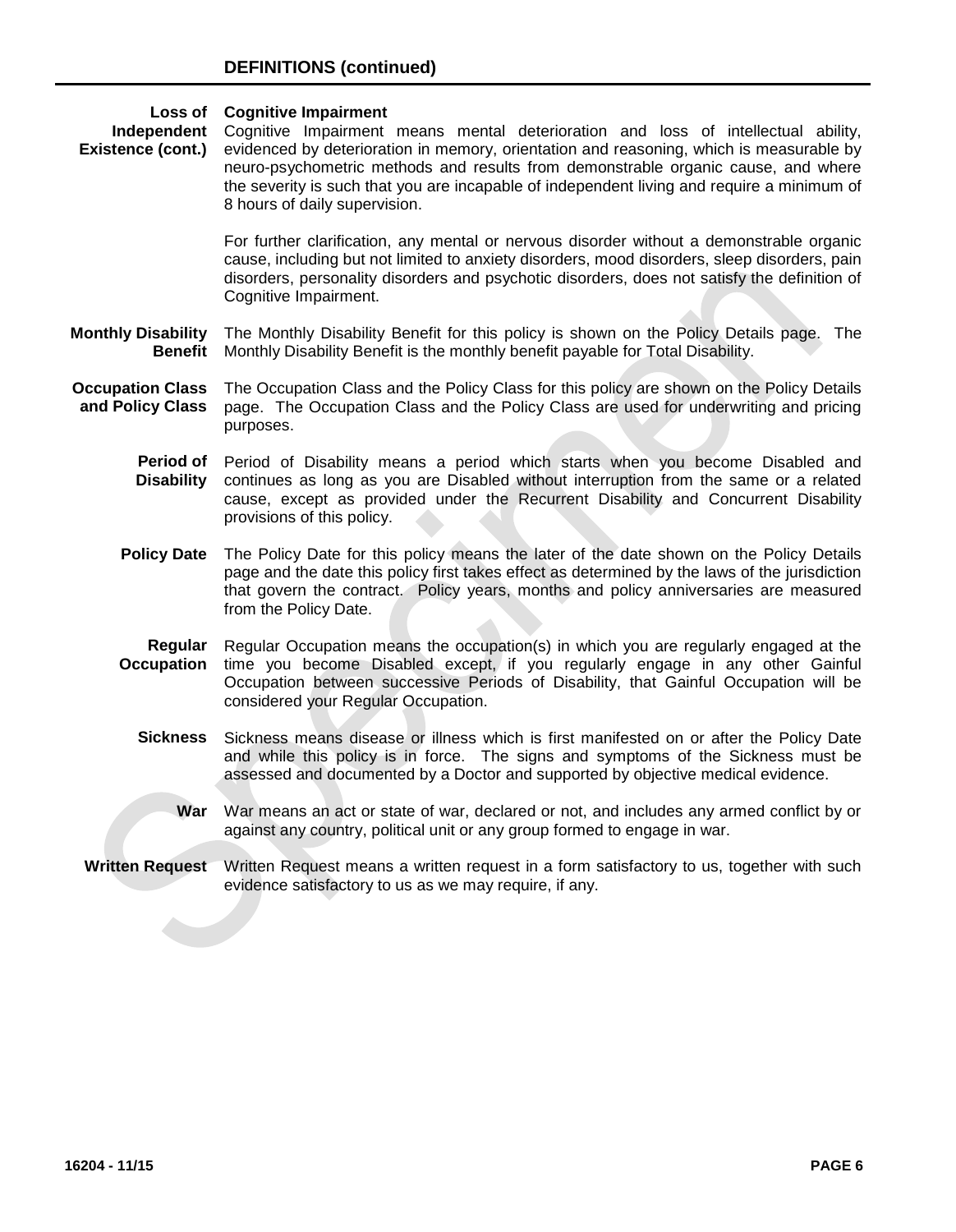| <b>Waiting Period</b>                                                                  | The Waiting Period for this policy is shown on the Policy Details page. The Waiting<br>Period means the minimum number of days of Disability which must elapse during a<br>Period of Disability before any benefits are payable.                                                                                                      |  |
|----------------------------------------------------------------------------------------|---------------------------------------------------------------------------------------------------------------------------------------------------------------------------------------------------------------------------------------------------------------------------------------------------------------------------------------|--|
|                                                                                        | Non-consecutive Periods of Disability which result from the same or a related cause, and<br>which are separated by 24 months or less, will be accumulated and deemed continuous<br>for the purpose of satisfying the Waiting Period.                                                                                                  |  |
| <b>Benefit Period</b>                                                                  | The Benefit Period for this policy is shown on the Policy Details page.                                                                                                                                                                                                                                                               |  |
| Regular<br><b>Occupation Period</b>                                                    | Regular Occupation Period means the period starting on the date you become Disabled<br>and ending on the earliest of:<br>the date on which 24 months of Disability Benefits have been paid;<br>a)<br>b) the date the Benefit Period ends; and<br>c) the Expiry Date.                                                                  |  |
| <b>Total Disability</b><br>and Totally<br><b>Disabled</b>                              | Total Disability and Totally Disabled mean you, due directly to Injury or Sickness, are<br>unable:<br>a) during the Regular Occupation Period, to perform the substantial duties of your<br>Regular Occupation and you are not engaged in any other Gainful Occupation;<br>and<br>b) thereafter, to work in any Gainful Occupation.   |  |
| <b>Presumptive</b><br><b>Disability and</b><br><b>Presumptively</b><br><b>Disabled</b> | Presumptive Disability and Presumptively Disabled mean the total and irreversible loss of<br>any of the following due directly to Injury or Sickness:<br>speech;<br>a)<br>the hearing of both ears;<br>b)<br>the sight of both eyes;<br>C)<br>the use of both hands or both feet; or<br>d)<br>the use of one hand and one foot.<br>e) |  |
|                                                                                        | If you are Presumptively Disabled you will be considered to be Totally Disabled even if<br>you engage in any occupation.<br>If you are considered to be Totally Disabled under this provision before the Monthly                                                                                                                      |  |
|                                                                                        | Disability Benefit becomes payable:<br>a) you will not be required to satisfy the Waiting Period;                                                                                                                                                                                                                                     |  |
|                                                                                        | b) the Benefit Period will start on the date you become Totally Disabled and will<br>continue to the end of the Benefit Period;                                                                                                                                                                                                       |  |
|                                                                                        | the premium will be waived from the date you are considered to be Totally<br>C)<br>Disabled;                                                                                                                                                                                                                                          |  |
|                                                                                        | the Monthly Disability Benefit shown on the Policy Details page will be increased<br>d)<br>by 25% from the date you are considered to be Totally Disabled and will be<br>payable to the end of the Benefit Period; and                                                                                                                |  |
|                                                                                        | e) we will pay you a lump sum benefit equal to the lesser of:                                                                                                                                                                                                                                                                         |  |
|                                                                                        | 3 times the higher amount of Monthly Disability Benefit shown on the Policy<br>Ĺ.<br>Details page as increased by 25% in d) above; and<br>\$15,000.<br>ii.                                                                                                                                                                            |  |
|                                                                                        |                                                                                                                                                                                                                                                                                                                                       |  |

(Continued on the back.)

**16204 - 11/15 PAGE 7**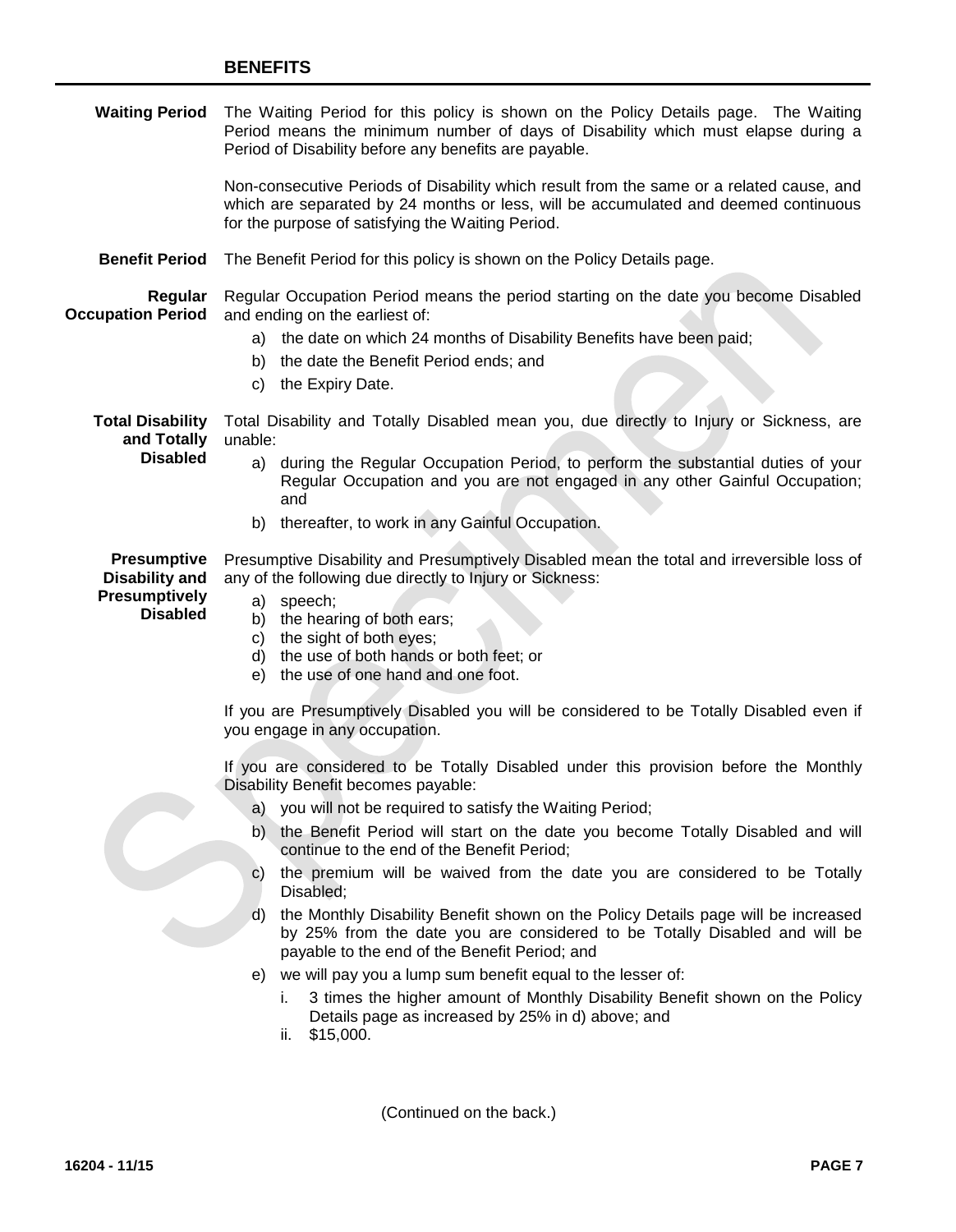| <b>Presumptive</b><br><b>Disability and</b>                                  | If you are considered to be Totally Disabled under this provision while the Monthly<br>Disability Benefit is payable:                                                                                                                              |
|------------------------------------------------------------------------------|----------------------------------------------------------------------------------------------------------------------------------------------------------------------------------------------------------------------------------------------------|
| Presumptively<br>Disabled (cont.)                                            | the premium will be waived from the date you are considered to be Totally<br>a)<br>Disabled under this provision, if it has not already been waived under the Waiver<br>of Premium provision;                                                      |
|                                                                              | the Monthly Disability Benefit shown on the Policy Details page will be increased<br>b)<br>by 25% from the date you are considered to be Totally Disabled under this<br>provision and will be payable for the remainder of the Benefit Period; and |
|                                                                              | c) we will pay you a lump sum benefit equal to the lesser of:                                                                                                                                                                                      |
|                                                                              | 3 times the higher amount of Monthly Disability Benefit shown on the Policy<br>Ĺ.<br>Details page as increased by 25% in b) above; and<br>\$15,000.<br>ii.                                                                                         |
|                                                                              | If you are the Person Insured under more than one disability insurance policy, issued by<br>us and in force, the maximum lump sum benefit that we will pay you is \$15,000.                                                                        |
|                                                                              | If you are considered Totally Disabled under this provision, you will not be considered<br>Totally Disabled under the Catastrophic Disability provision.                                                                                           |
| Catastrophic<br><b>Disability and</b><br>Catastrophically<br><b>Disabled</b> | Catastrophic Disability and Catastrophically Disabled mean you satisfy the definition of<br>Loss of Independent Existence.                                                                                                                         |
|                                                                              | If you are Catastrophically Disabled you will be considered to be Totally Disabled even if<br>you engage in any occupation.                                                                                                                        |
|                                                                              | If you are considered to be Totally Disabled under this provision before the Monthly<br>Disability Benefit becomes payable:                                                                                                                        |
|                                                                              | a) you will not be required to satisfy the Waiting Period;                                                                                                                                                                                         |
|                                                                              | b) the Benefit Period will start on the date you become Catastrophically Disabled<br>and will continue to the end of the Benefit Period;                                                                                                           |
|                                                                              | c) the premium will be waived from the date you are considered to be Totally<br>Disabled;                                                                                                                                                          |
|                                                                              | the Monthly Disability Benefit shown on the Policy Details page will be increased<br>d)<br>by 25% from the date you are considered to be Totally Disabled and will be<br>payable to the end of the Benefit Period; and                             |
|                                                                              | we will pay you a lump sum benefit equal to the lesser of:<br>e)                                                                                                                                                                                   |
|                                                                              | 3 times the higher amount of Monthly Disability Benefit shown on the Policy<br>Details page as increased by 25% in d) above; and<br>ii.<br>\$15,000.                                                                                               |
|                                                                              | If you are considered to be Totally Disabled under this provision while the Monthly<br>Disability Benefit is payable:                                                                                                                              |
|                                                                              | a) the premium will be waived from the date you are considered to be Totally<br>Disabled under this provision, if it has not already been waived under the Waiver<br>of Premium provision;                                                         |
|                                                                              | b) the Monthly Disability Benefit shown on the Policy Details page will be increased<br>by 25% from the date you are considered to be Totally Disabled under this<br>provision and will be payable for the remainder of the Benefit Period; and    |
|                                                                              | we will pay you a lump sum benefit equal to the lesser of:<br>C)                                                                                                                                                                                   |
|                                                                              | 3 times the higher amount of Monthly Disability Benefit shown on the Policy<br>İ.<br>Details page as increased by 25% in b) above; and<br>\$15,000.<br>ii.                                                                                         |

(Continued on the next page.)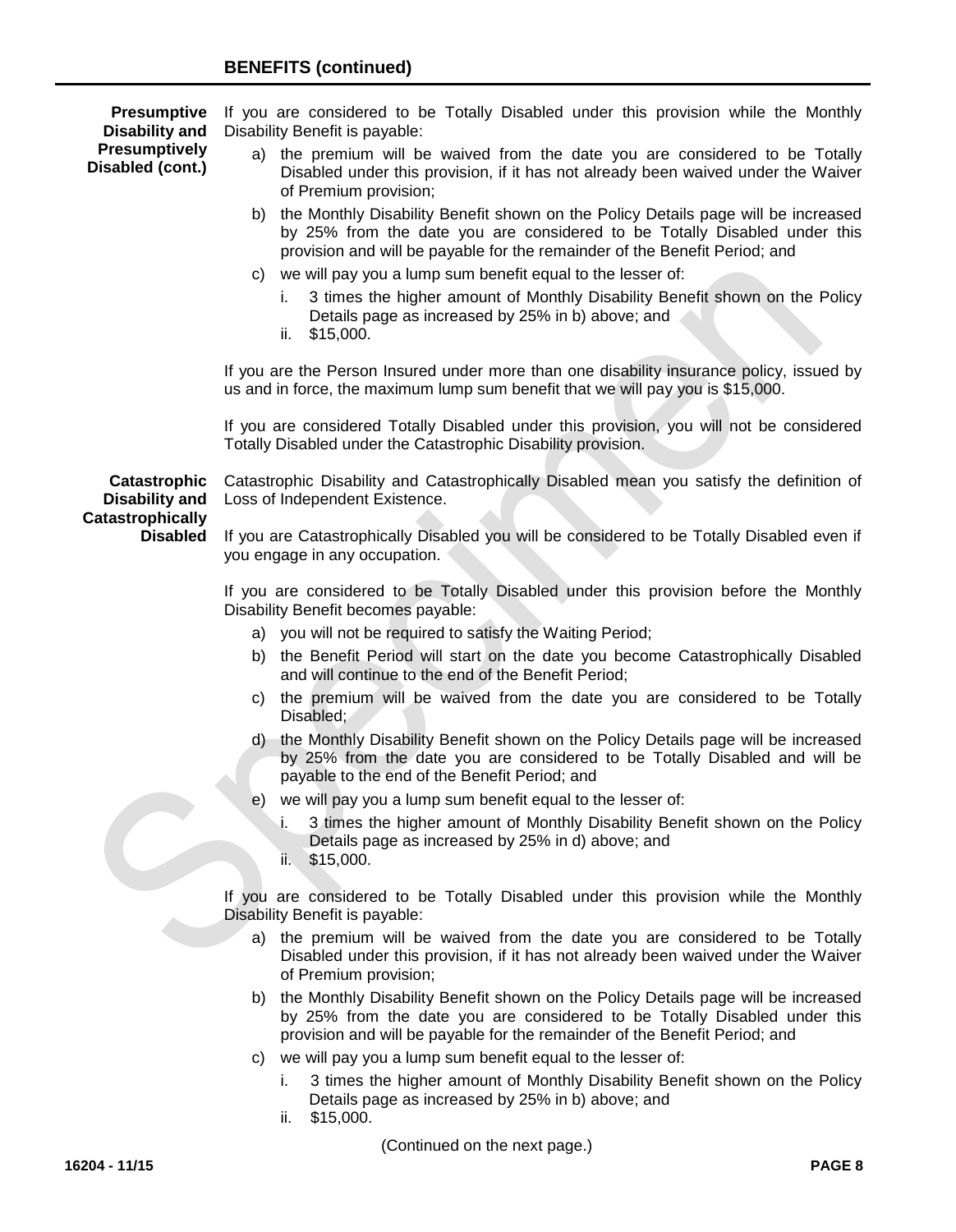**Catastrophic Disability and Catastrophically Disabled (cont.)** If you are the Person Insured under more than one disability insurance policy, issued by us and in force, the maximum lump sum benefit that we will pay you is \$15,000. If you are considered Totally Disabled under this provision, you will not be considered Totally Disabled under the Presumptive Disability provision. **Recurrent Disability** After a Period of Disability for which Disability Benefit payments were paid, if within 12 months you again become Disabled from the same or a related cause and you have worked continuously in a Full-time occupation away from your home between Periods of Disability, we will consider the later Period of Disability to be a continuation of the previous Period of Disability and Benefit Period. Disability Benefit payments will then become payable in the manner described in the Payment of Disability Benefit provision, except that you will not have to satisfy the Waiting Period. If you have worked continuously in a Full-time occupation away from your home for at least 12 months between the Periods of Disability, then a successive Period of Disability will be considered a different Disability, regardless of the cause. **Concurrent** Concurrent Disability means Disability is due directly to more than one Injury or Sickness. **Disability**  A separate Waiting Period and Benefit Period will be established for each such Injury or Sickness which results in a Disability. **Disability Benefit** The Disability Benefit payable at the end of a particular calendar month during a Period of Disability is the Monthly Disability Benefit shown on the Policy Details page, if you have been Totally Disabled without interruption during the calendar month. The Monthly Disability Benefit will be increased by 25% if you are Presumptively Disabled or Catastrophically Disabled. The Disability Benefit will be payable in accordance with the Payment of Disability Benefit provision if you are Disabled. **Payment of Disability Benefit** The Disability Benefit will be payable during a Period of Disability as long as you: a) have satisfied the Waiting Period, or the Waiting Period has been waived under the Presumptive Disability provision, the Catastrophic Disability provision, or elsewhere under this policy; b) are receiving medical care from a Doctor that is of an appropriate nature and frequency for the Disability; and c) agree to be examined by a Doctor or other person determined by us, if and when we reasonably require. Payments will continue during your Disability until the earliest of: a) the date you are no longer Disabled; b) the end of the Benefit Period; and c) the date of your death.

(Continued on the back.)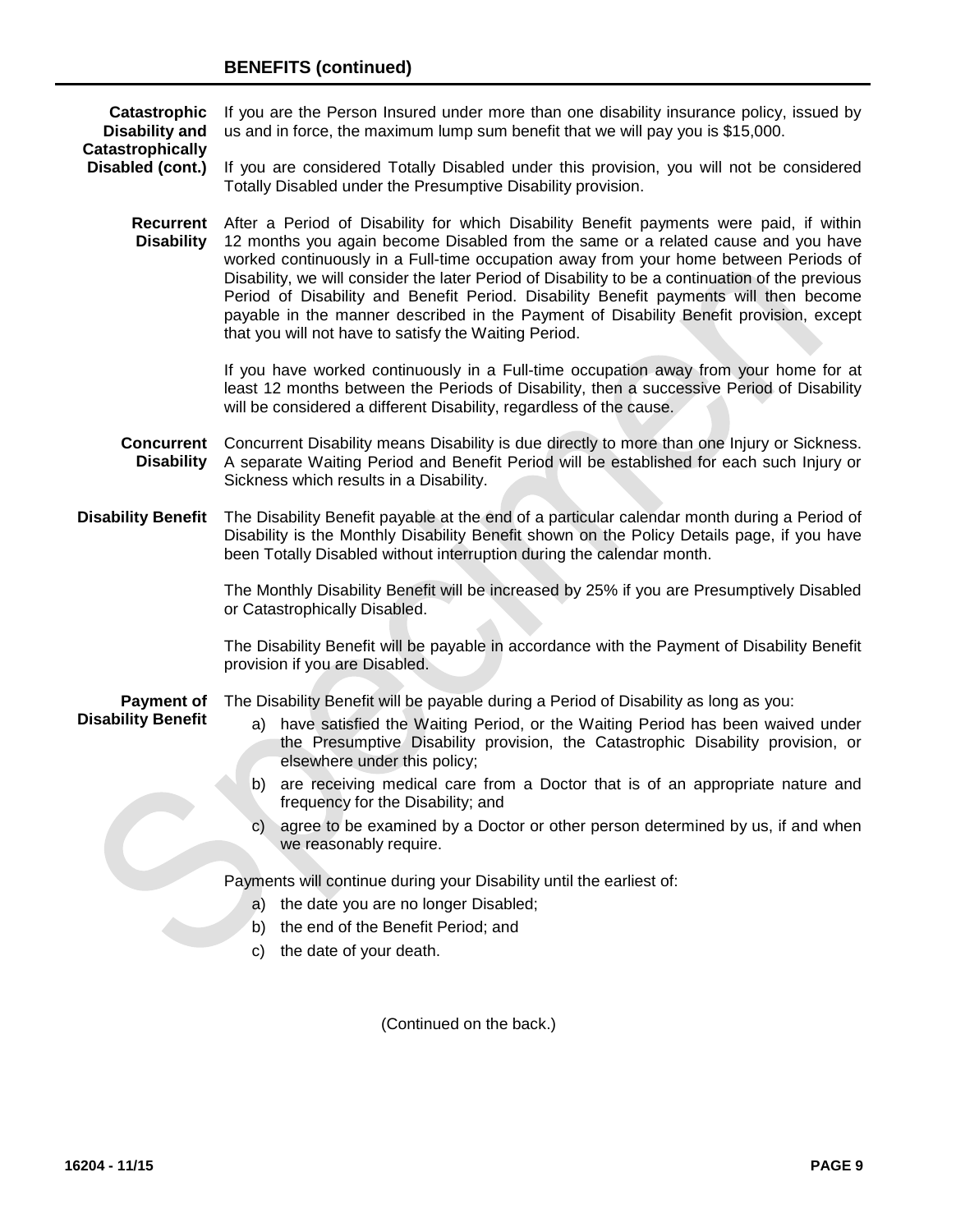**Payment of Disability Benefit (cont.)** The first Disability Benefit payment will become payable at the end of the calendar month in which you have satisfied the above conditions. Subsequent payments due will be made at monthly intervals in arrears. For Disability Benefit payments due for less than a calendar month, the benefit for each day of Disability will be  $1/30<sup>th</sup>$  of the applicable Disability Benefit.

> Any lump sum benefit payable under the Presumptive Disability or Catastrophic Disability provision will become payable at the end of the calendar month in which you have satisfied the conditions set out in the applicable provision.

> The Disability Benefit during a period of Concurrent Disability will be payable for only one cause of Disability at any time.

- **Recovery Benefit** A Recovery Benefit will be payable for 2 months after you return to work following a Period of Disability as long as you:
	- a) have satisfied the Waiting Period and have been Disabled during such Period of Disability for at least 3 months; and
	- b) remain at work Full-time in your Regular Occupation, immediately following such Period of Disability.

The Recovery Benefit amount following a Period of Disability will be:

- a) for the first month, 50% of the Disability Benefit; and
- b) for the second month, 25% of the Disability Benefit.

The Recovery Benefit will not be paid:

- a) if any other benefits are payable under this policy, including any subsequent Recovery Benefit;
- b) after the earlier of the end of the Benefit Period and the Expiry Date; or
- c) more than once for a Period of Disability.

For further clarification, any remaining balance of the Recovery Benefit will be payable following a Recurrent Disability if you return to work Full-time in your Regular Occupation and the Recovery Benefit was not paid in full for the Period of Disability to which the Recurrent Disability relates.

**Extension of <** If you are Disabled on the Expiry Date, and fewer than 24 months of Disability Benefit **Benefit** payments have been made during your current Period of Disability, then the Disability Benefit will continue for any remaining balance of the 24 months, during your Disability.

Payments will then end even if your Disability continues.

**Transplant Surgery Benefit** After this policy or any amendment relevant to this provision has been in force for 6 months following the Policy Date or last date of reinstatement of this policy, if any, we will consider you to be Disabled due to Sickness, if you become Disabled as a result of surgery to transplant an organ or other part of your body to the body of another person.

**Survivorship Benefit** If you die while Disabled, after Disability Benefit payments have begun and before the Expiry Date, we will pay to your estate, a lump sum equal to 3 times the Disability Benefit. The Survivorship Benefit will be payable at the time of your death.

(Continued on the next page.)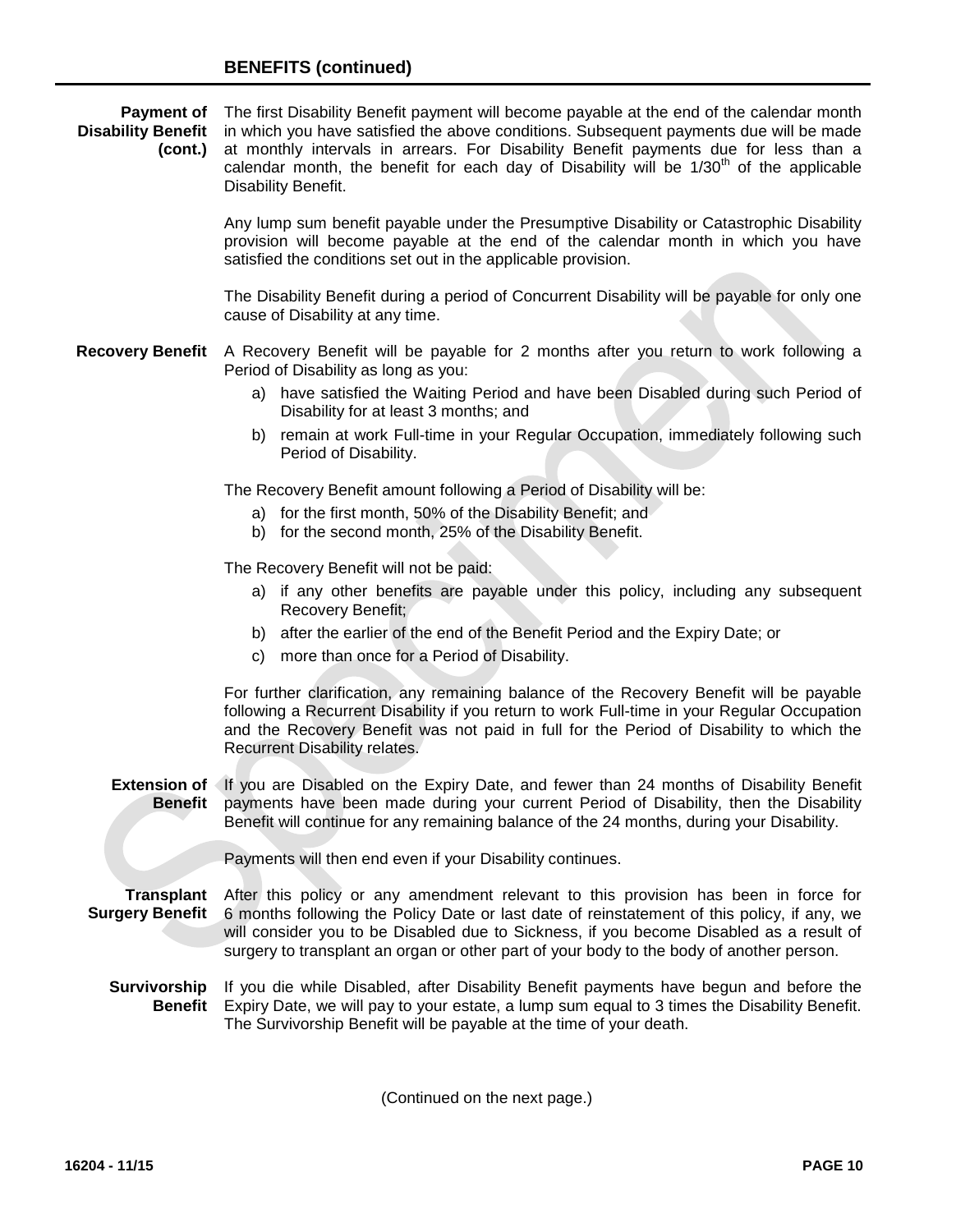**Waiver of Premium** If you are Disabled, the Owner must continue to pay premium when due, except where waived under the Presumptive Disability or Catastrophic Disability provision or as provided below.

> We will waive the payment of any premium which becomes due under this policy on or after the 91<sup>st</sup> day of a Period of Disability while you continue to be Disabled. We will then refund any premium paid by the Owner for the first 90 days of that period. For the purposes of this provision, the premium will be pro rated on a per diem basis. If nonconsecutive days are used to satisfy the Waiting Period, the amount of premium paid that will be refunded will be calculated as if the days of Disability had been consecutive.

> Proof of Disability which is satisfactory to us must be submitted for premium to be waived.

The Owner must pay pro rata premium from the date the premium is no longer waived, for the remainder of the then current premium frequency period. We will notify the Owner of the amount of premium due.

**Vocational Training Program** Vocational Training Program means a government sponsored or other professionally planned vocational program we have approved in writing in advance of your participation in the program. In considering whether to approve a Vocational Training Program we will assess such factors as the expected duration of your Total Disability and the level of activity required to facilitate the earliest possible return to work.

> The Disability Benefit will be payable while you are Totally Disabled and participate in a Vocational Training Program.

> We may pay the cost of a program provided in connection with the Vocational Training Program, as long as:

- a) the program will assist you in working in a Gainful Occupation;
- b) the program is not covered by any other program or plan;
- c) the program has been approved in advance by us; and
- d) we receive evidence satisfactory to us of the cost of the program.

Reasonable expenses associated with the program may be paid by us at our discretion.

If approved by us, payment will be made to the supplier of the program or to you if we receive satisfactory proof that the supplier has been paid.

**Exclusions** No benefits will be payable and no premium will be waived under this policy:

- a) if your Disability results, directly or indirectly, from any of the causes described below:
	- i. normal pregnancy. However, we will not exclude a Disability which results from a complication of pregnancy;
	- ii. War and any hazard arising from War;
	- iii. active duty in any Armed Forces, whether or not at War;
	- iv. surgery to transplant an organ or other part of your body to the body of another person, except as provided under the Transplant Surgery Benefit provision; or
- b) during any period of time you are incarcerated or under a court ordered restriction that prevents you from performing your Regular Occupation.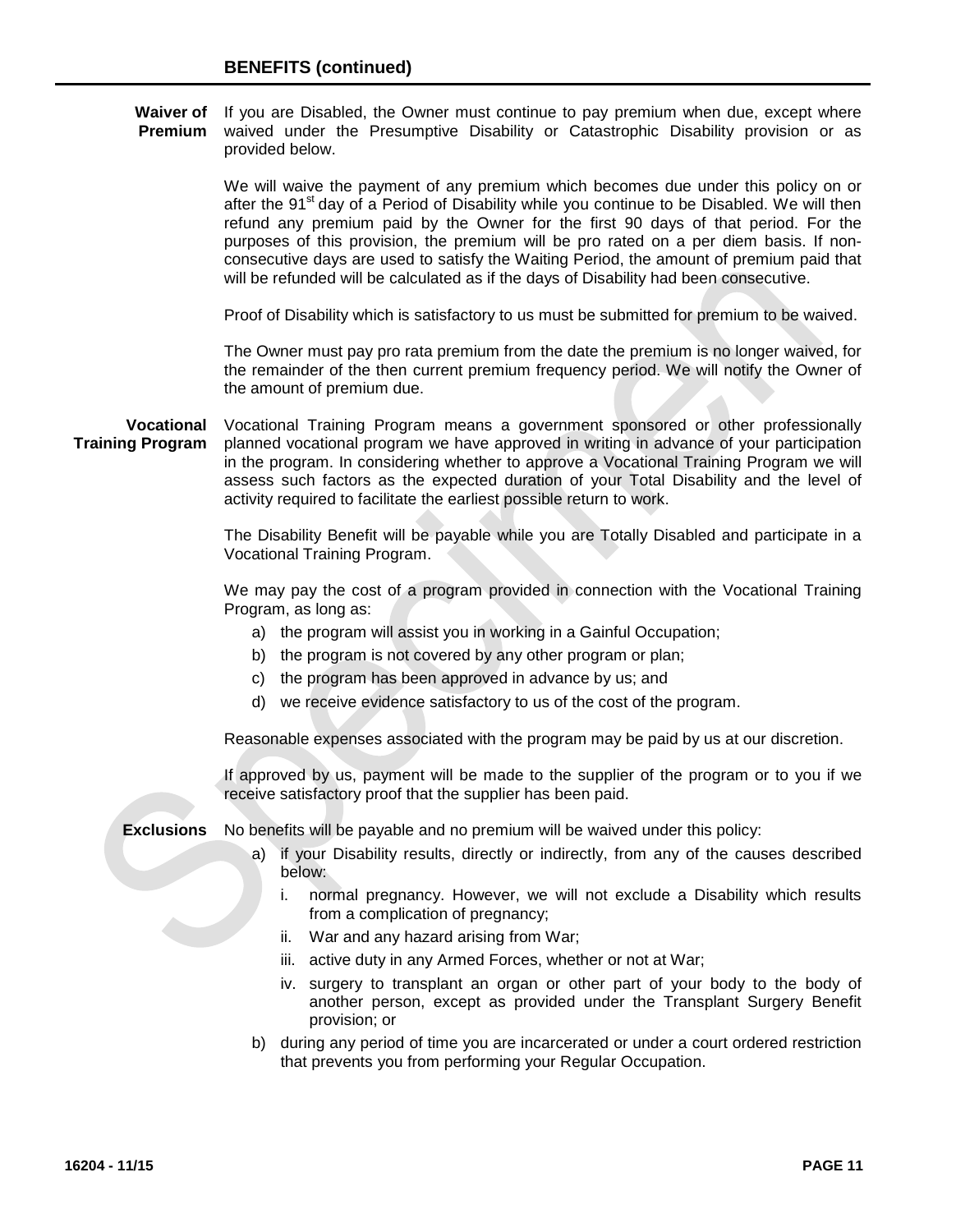**Payment of** 

| Pavillent of   | The Policy Date, Teally Plemium and Plemium Penod are shown on the Policy Details         |
|----------------|-------------------------------------------------------------------------------------------|
| <b>Premium</b> | page. The first premium is payable on the Policy Date and must be paid before this policy |
|                | may take effect. If we consent, the premium payment frequency can be changed to other     |
|                | than yearly, except while you are Disabled. The premium amount payable on a frequency     |
|                | other than yearly will be recalculated based on the requested premium frequency and       |
|                | method of payment. Each premium after the first is payable in advance on its due date,    |
|                | which is the first day of each applicable premium frequency period as measured from the   |
|                | Policy Date. Premium is payable at any of our offices in Canada, while you are living and |
|                | this policy is in force during the Premium Period and while no Waiver of Premium is in    |
|                | effect.                                                                                   |
|                |                                                                                           |

The Policy Date, Yearly Premium and Premium Period are shown on the Policy Details

- **Premium Refund** This policy will terminate on the date of your death or commencement of active duty with any Armed Forces. If this policy is terminated for either of these reasons, we will refund any premium which is paid for a period beyond the monthly anniversary following the date of termination.
- **Additional Fees** We may charge a fee for services requested by the Owner and for any payment transaction which is denied for reason of non-sufficient funds (NSF) in accordance with our then current fee schedule. We will notify the Owner of any such fee and its due date.
	- **Grace Period** A grace period of 31 days is allowed for payment in full of any premium or additional fees due, except the first. This policy remains in force during any grace period. If the premium or any additional fees due are not paid by the end of the grace period, this policy will then terminate.
- **Reinstatement** If this policy has terminated the Owner may by Written Request apply for reinstatement of this policy, subject to the following:
	- a) If termination was the result of non-payment of premium or additional fees, we must receive:
		- i. the Written Request within 1 year after termination;
		- ii. evidence satisfactory to us of your insurability, if requested; and
		- iii. payment of all premium and any additional fees that would have been payable had this policy remained in force, together with any interest then due at a rate determined by us.
	- b) If you were in the Armed Forces for less than 5 years, and if termination was a result of your commencement of active duty with any Armed Forces, we must receive:
		- i. the Written Request within 90 days after your discharge from the Armed Forces;
		- ii. evidence satisfactory to us of your insurability, if requested; and
		- iii. payment of the then current premium.

The reinstatement is effective on the date on which we have approved the application for reinstatement and the preceding terms of this provision have been satisfied.

After a reinstatement, benefits will only be paid for Disability which results from Injury sustained after the date of that reinstatement or from Sickness which is first manifested more than ten days after the date of that reinstatement.

If the application for reinstatement is not approved by us, any premium paid for reinstatement and any additional fees for services not rendered will be refunded.

(Continued on the next page.)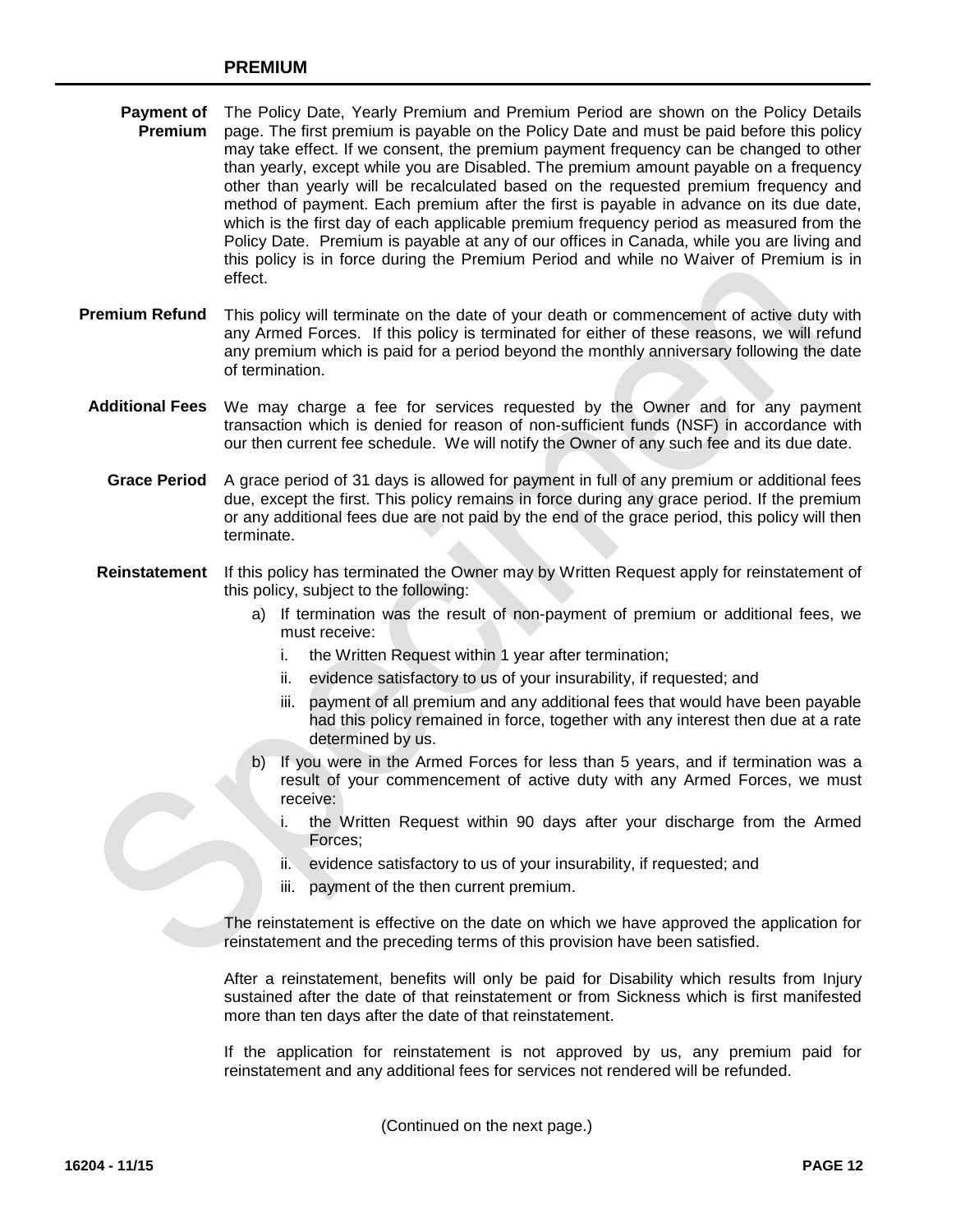**Non-Cancellable** Non-Cancellable Period means the period starting on the Policy Date and ending on the Expiry Date.

While this policy is in force, during the Non-Cancellable Period, we will not:

- a) terminate this policy other than in accordance with its terms;
- b) change its provisions; or
- c) change the premium set out under Description of Benefits and Premium as shown on the Policy Details page, other than:
	- i. a change in premium made in accordance with the Rider Premium and Premium Adjustment provision of any rider included in this policy; or
	- ii. as a result of policy changes requested by the Owner.
- **Conditional**  This policy will terminate on the Expiry Date unless it is renewed in accordance with the **Renewal** terms of this provision.

If this policy is in force at the Expiry Date, the Owner may elect to renew this policy for successive policy years, as long as:

- a) the Owner provides a Written Request 30 days before the Expiry Date and each subsequent annual renewal period;
- b) you are not Disabled;
- c) you are engaged in a Full-time occupation for regular remuneration; and
- d) all premium and any additional fees are paid as required.

Any additional benefit riders included in this policy will terminate on the Expiry Date.

If this policy has been renewed as described above, coverage under this policy will, unless you are Totally Disabled, immediately terminate should you cease to be engaged in a Full-time occupation for regular remuneration. We will refund any premium which is paid for a period beyond the monthly anniversary following the date of such termination.

If this policy is renewed in accordance with this provision, the following conditions will apply:

- a) the premium payable for each policy year will be determined on the basis of our rates in effect on the first day of such policy year for this Disability Insurance Plan;
- b) the Benefit Period will be 24 months if the date you become Totally Disabled is before Age 75 and 12 months if the date you become Totally Disabled is on or after your Age 75;
- c) Disability Benefit payments will be payable only for Total Disability; and
- d) the expiry date will be extended to the end of the policy year in which this policy is renewed ("Extended Expiry Date").

If you are Totally Disabled at the Extended Expiry Date, Disability Benefit payments are payable beyond the Extended Expiry Date for the remainder of the Benefit Period described above, while you continue to be Totally Disabled.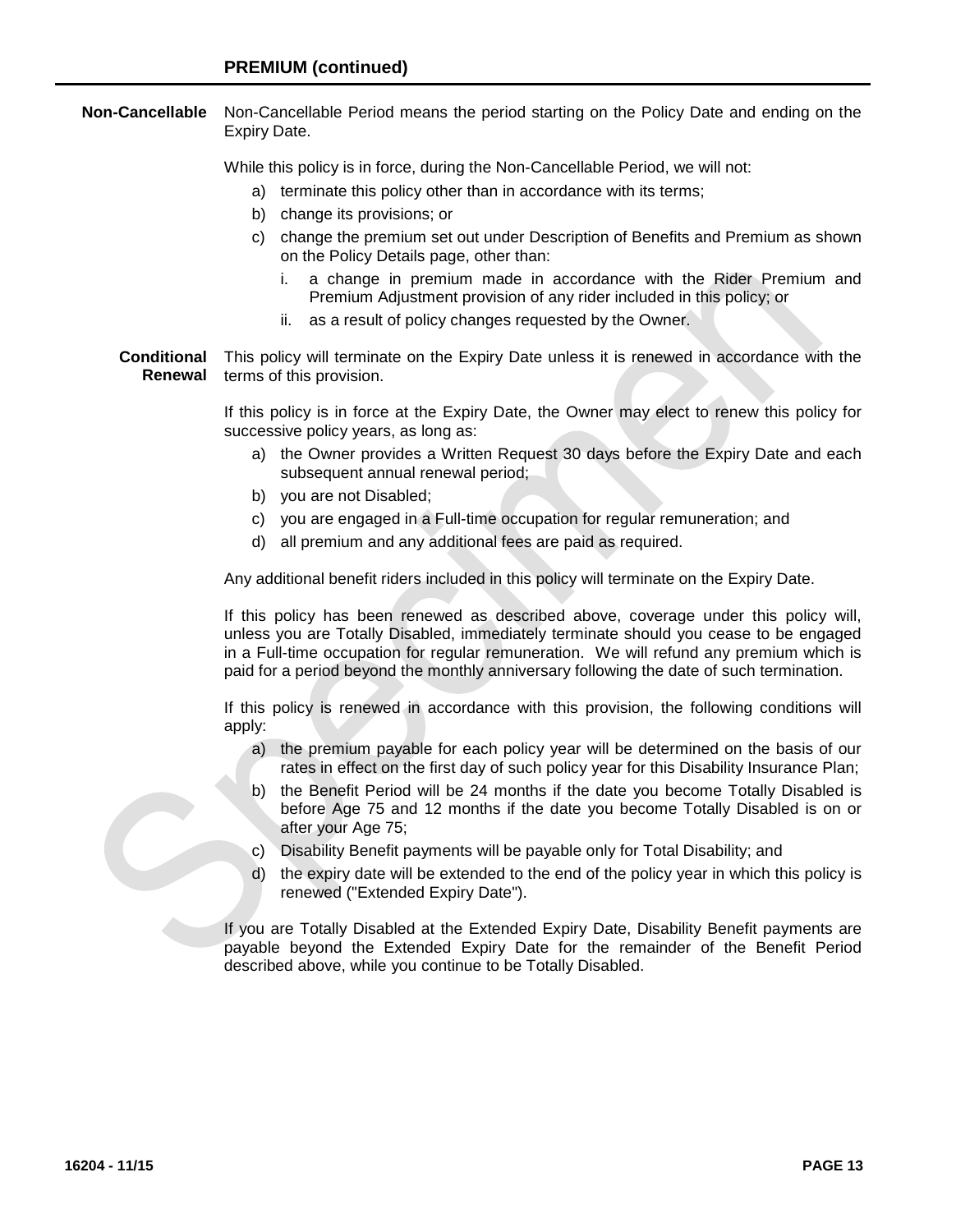- **Owner** The Owner is the person identified as Owner on the Policy Details page. The Owner has the rights granted by this policy, subject to the rights of any irrevocably designated beneficiary where permitted by law.
- **Assignment** The Owner can assign this policy as permitted by law. An assignment of this policy or of an interest in it will not be binding on us until the assignment or a certified copy of it is filed with our Head Office. We are not responsible for the validity or effect of any assignment.
- **Incontestability** You, and the Owner if other than yourself, are required to disclose to us in any application, on any medical examination and in any written statements or answers furnished as evidence of insurability for this policy, every fact that is material to the insurance and is known to either of you. A failure to disclose, or a misrepresentation of such a fact, will render the contract voidable by us.

We will not contest the validity of this policy after it has been in force continuously, during your lifetime, for 2 years from the latest of the Policy Date, Date of Issue and the date of the last reinstatement of this policy, except in the case of fraud, or a claim for a Disability which began before the end of this 2 year period.

We reserve the right to contest the validity of this policy with respect to any amendment to the contract or addition of a rider which increases the insurance coverage or makes the Policy Class more favourable to the Owner, but not after the amendment or rider has been in force continuously, during your lifetime, for 2 years from the later of the date the amendment or rider first takes effect or the date of the last reinstatement of this policy. However, we may still contest the validity of such an amendment or rider in the event of any fraud, or a claim for a Disability which began before the end of this 2 year period.

This provision does not apply to any misstatement of your age.

- **Misstatement of Age** If your date of birth has been misstated, we may, at our option adjust the benefits payable under this policy or the premium as of the Policy Date, in accordance with the correct age. However, where your age affects the commencement or termination of any insurance under this policy, your correct age governs.
	- **Consideration** This policy is issued in consideration of the application for it, and in return for payment, on or before delivery of this policy, of the premium for the initial premium frequency period.

**Currency and Place of Payment** currency. All amounts payable to us or by us under this policy are payable in Canada in Canadian

- **Conformity with the Law** If any provision in this policy conflicts with the laws under which the contract is made as at the Policy Date, then the provision is deemed amended to meet the minimum requirements of such laws.
	- **Payment of** Any benefit payable under this policy during your lifetime is payable to you, if living, **Benefits** otherwise to your estate, except as may be provided below or elsewhere in this policy.

If any benefits due under this policy are payable to your estate, we may pay up to \$2,000 of these benefits, or such other amount as may be permitted by law, to a person who is related to you by blood or marriage, or whom we consider to be equitably entitled to such benefits. We will be discharged to the extent of any such payment made in good faith. This provision is subject to any prior assignment of the policy.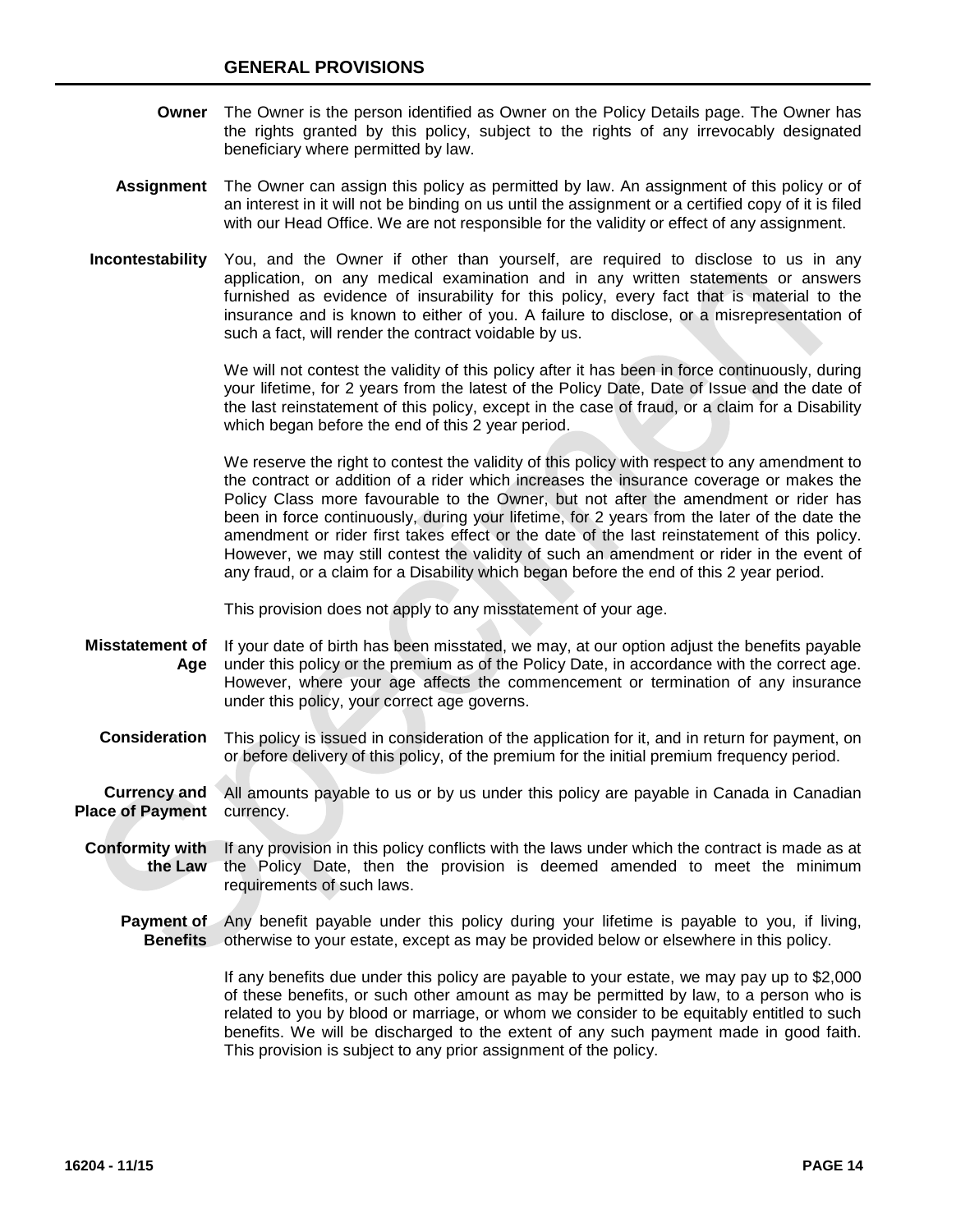- **The Contract** The application, this policy, any document attached to this policy when issued, and any amendment to the contract agreed upon in writing after this policy is issued, constitute the entire contract, and no agent has authority to change the contract or waive any of its provisions.
	- **Waiver and Consent** We will be deemed not to have waived any condition of the contract, or given our consent, either in whole or in part, unless the waiver or consent is clearly expressed in writing signed by one of our authorized officers.

**Copy of**  We will, upon request, furnish to you, the Owner or to a claimant under the contract a **Application** copy of the application.

- **Material Facts** No statement made by you or the Owner at the time of any application for the contract will be used in defence of a claim under or to avoid the contract, unless it is contained in any application or any other written statements or answers furnished as evidence of insurability.
- **Notice and Proof**  You or the Owner, or a beneficiary entitled to make a claim, or the agent of any of them, **of Claim** must:
	- a) give written notice of claim to us, within 30 days from the date a claim arises under the contract on account of an Injury, Sickness or Disability,
		- i. by delivery of the written notice of claim, or by sending it by registered mail, to our Head Office or an office of ours in the Province, or
		- ii. by delivery of the written notice of claim to an authorized agent of ours, if any, in the Province;
	- b) within 90 days from the date a claim arises under the contract on account of an Injury, Sickness or Disability, furnish to us such proof of claim as is reasonably possible in the circumstances of the happening of the Injury or commencement of the Sickness or Disability, and the loss occasioned thereby, the right of the claimant to receive payment, and his or her age, and the age of the beneficiary, if relevant; and
	- c) if so required by us, furnish a satisfactory certificate as to the cause or nature of the Injury, Sickness, or Disability for which the claim may be made under the contract and its duration.

**Failure to Give** Failure to give notice of claim or furnish proof of claim within the time prescribed by the **Notice or Proof** statutory condition above does not invalidate the claim if the notice or proof is given or furnished as soon as reasonably possible, and in no event later than 1 year from the date of the Injury or the date a claim arises under the contract on account of Sickness or Disability, if it is shown that it was not reasonably possible to give notice or furnish proof within the time so prescribed.

**Company to**  We will furnish forms for proof of claim within 15 days after receiving notice of claim, but **Furnish Forms for** where the claimant has not received the forms within that time, he or she may submit his **Proof of Claim** or her proof of claim in the form of a written statement of the cause or nature of the Injury, Sickness or Disability giving rise to the claim and of the extent of the loss.

**Rights of Examination** As a condition precedent to recovery of insurance money under the contract, you must allow us an opportunity to examine you when and so often as we reasonably require while the claim under this policy is pending.

(Continued on the back.)